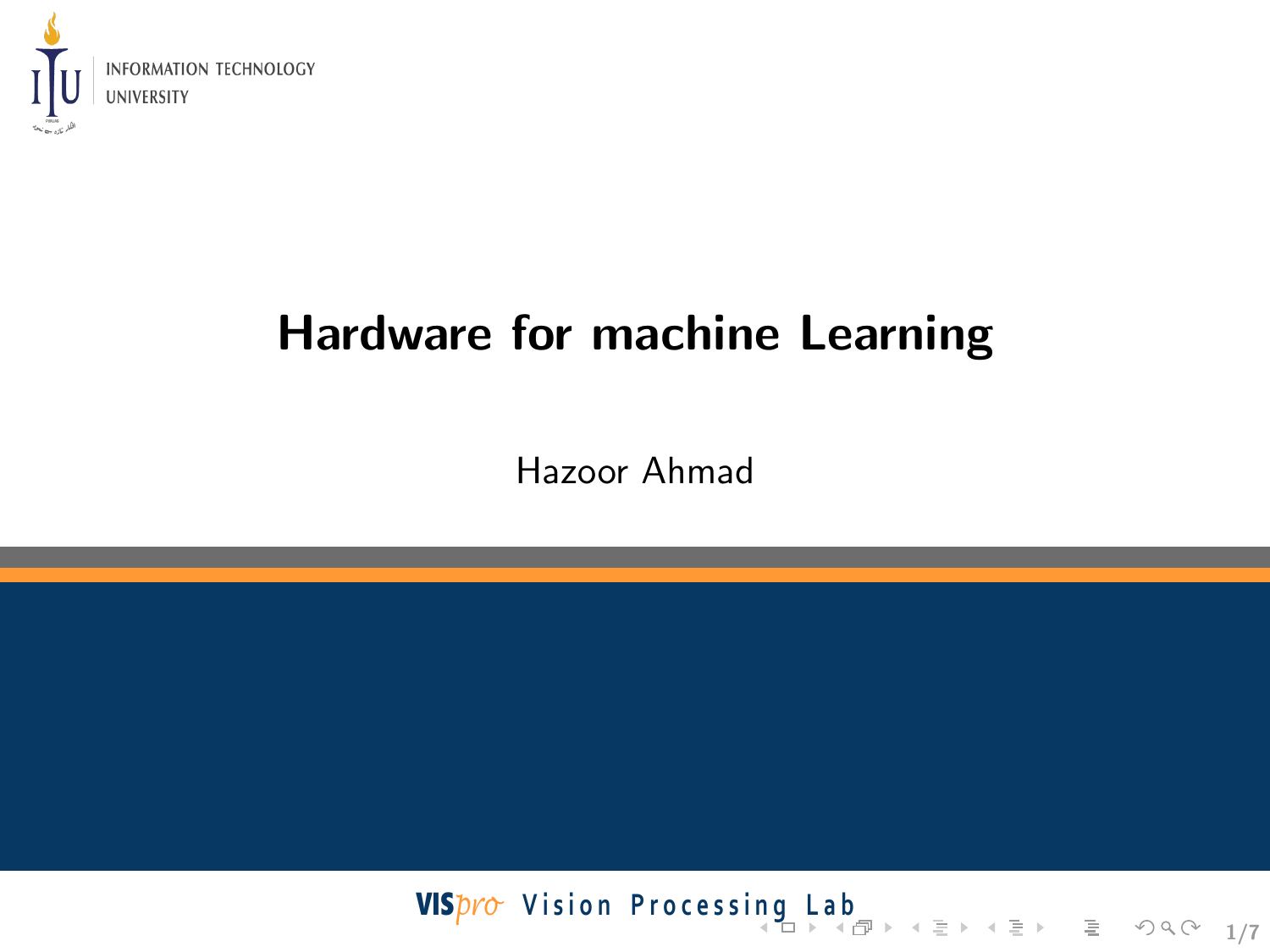#### <span id="page-1-0"></span>Myself

 $\blacksquare$  The Overview is given at Slide [6](#page-5-0)

< 토 > < 토 > 트로 - ⊙ Q (2 - 2/7

∢ ロ ▶ → (伊

- $\blacksquare$  This is a test page!
- $\blacksquare$  This is a test page!
- **This is a test page!**
- **This is a test page!**
- $\blacksquare$  This is a test page!
- **This is a test page!**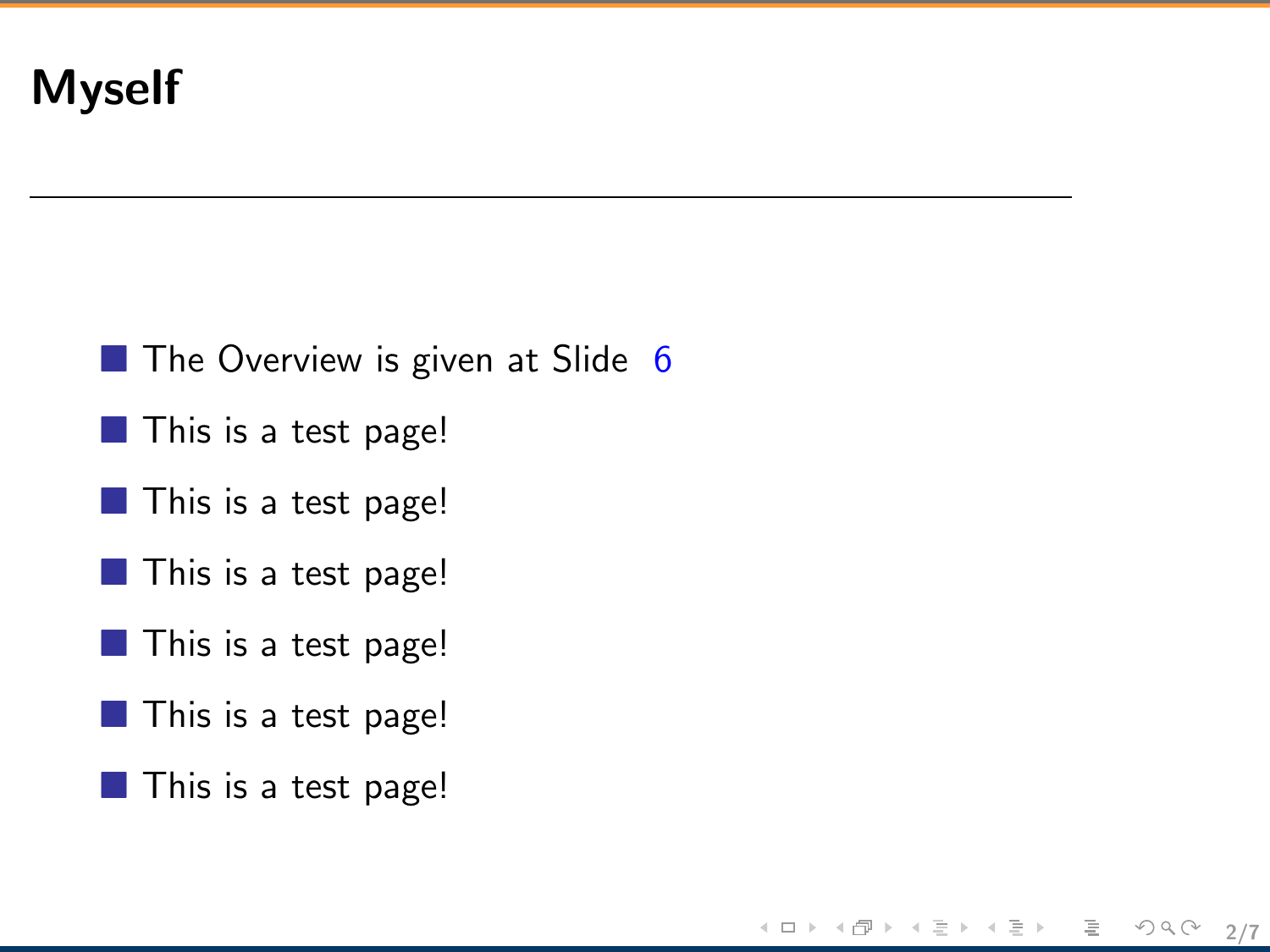### **Overview**



イロト イ部ト イミト イミトー 目  $OQ \qquad 3/7$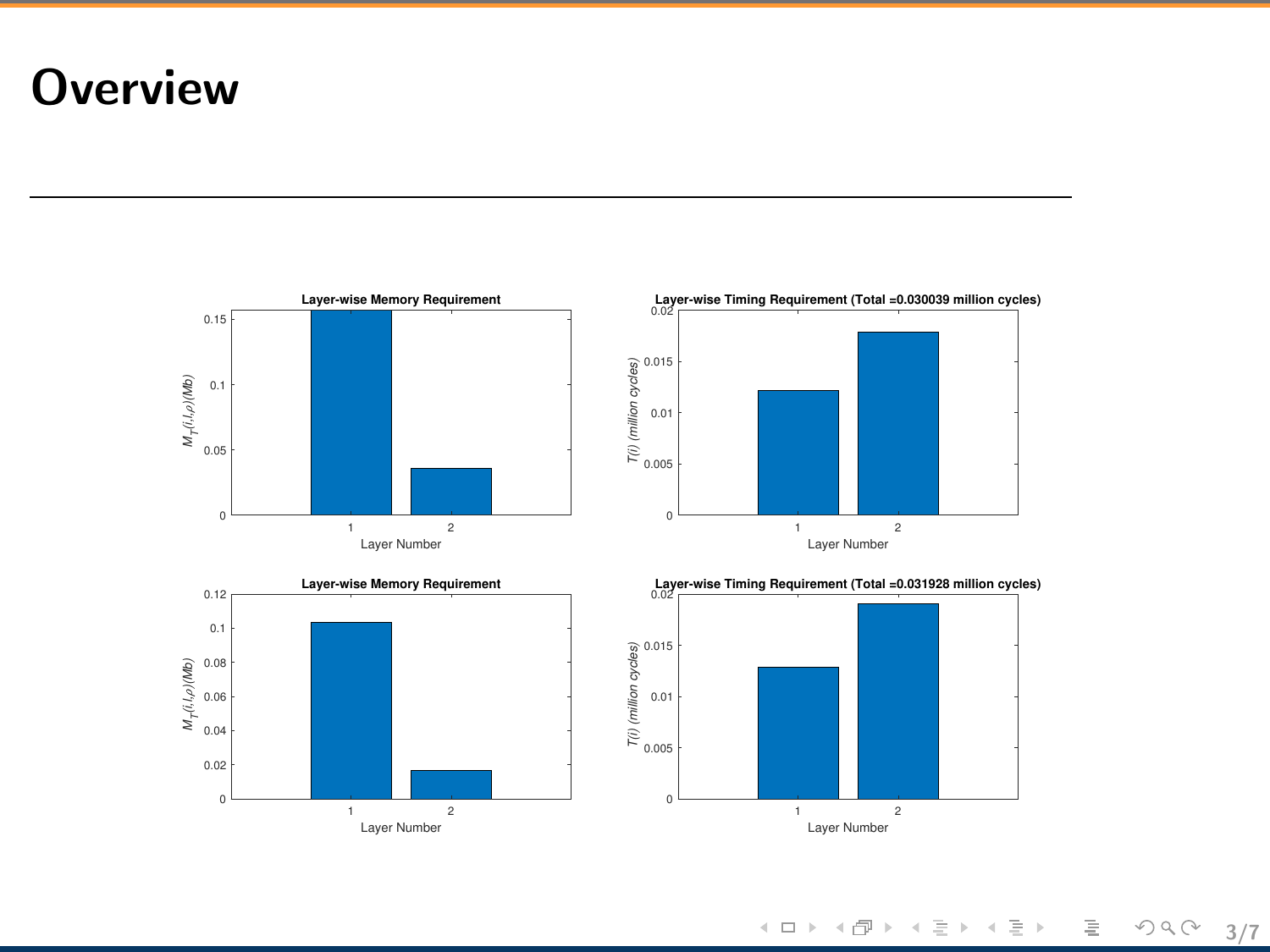#### Introduction

- **This is a test page!**
- **This is a test page!**
- **This is a test page!**
- **This is a test page!**
- **This is a test page!**
- **This is a test page!**

4/7

 $\circledcirc \circledcirc \circledcirc$ 

ミー

ミドィミドー

 $\leftarrow$   $\Box$   $\rightarrow$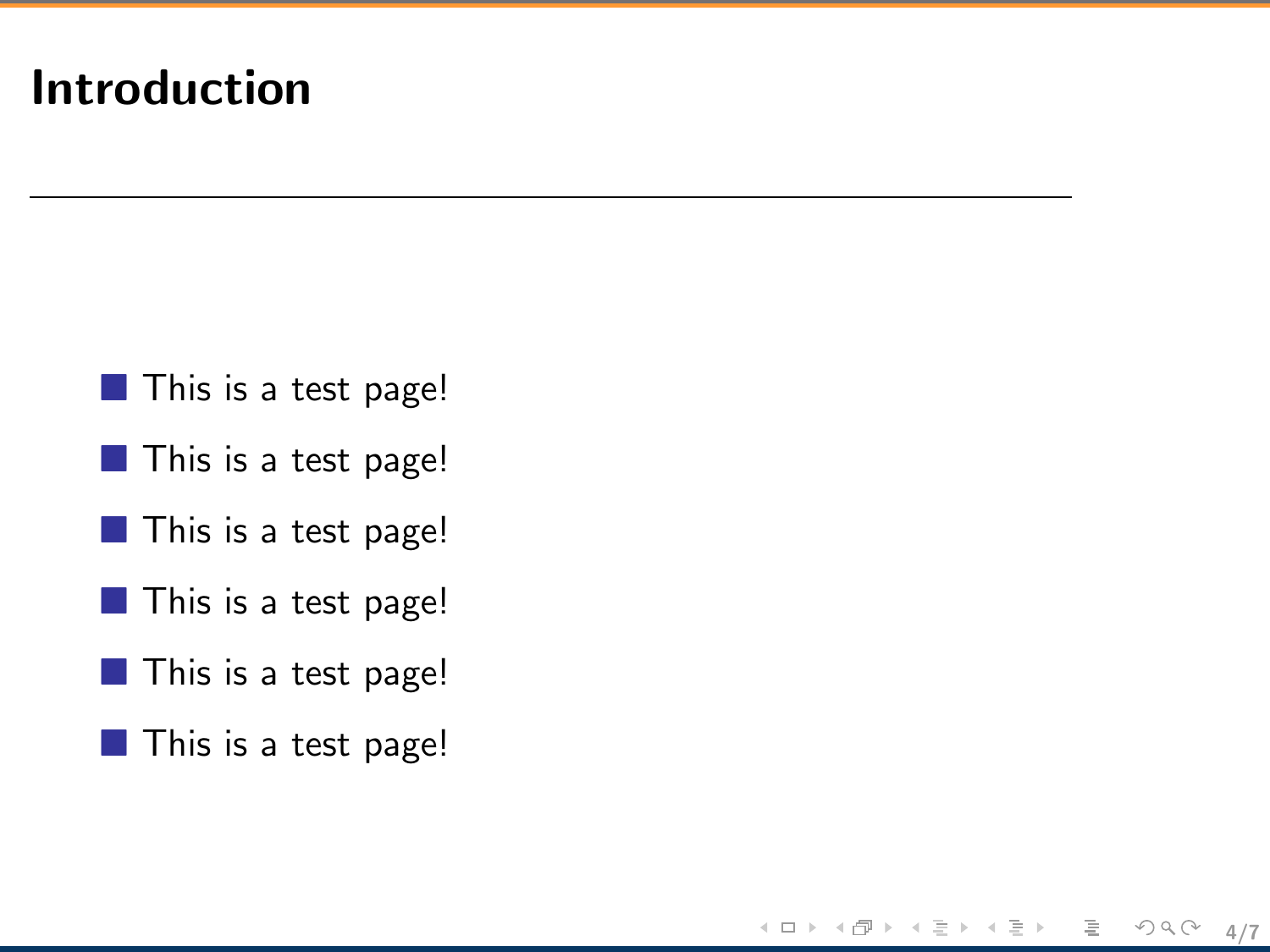### Explanation of a Code Segment from 2D

### Convolution using Vivado HLS

**Recurring Steps (Line 49-51)**

// Shift window left **for (int y2 = 0; y2 < K; y2++) for (int x2 = 0; x2 < K - 1; x2++)** window[y2][x2] = window[y2][x2 + 1];

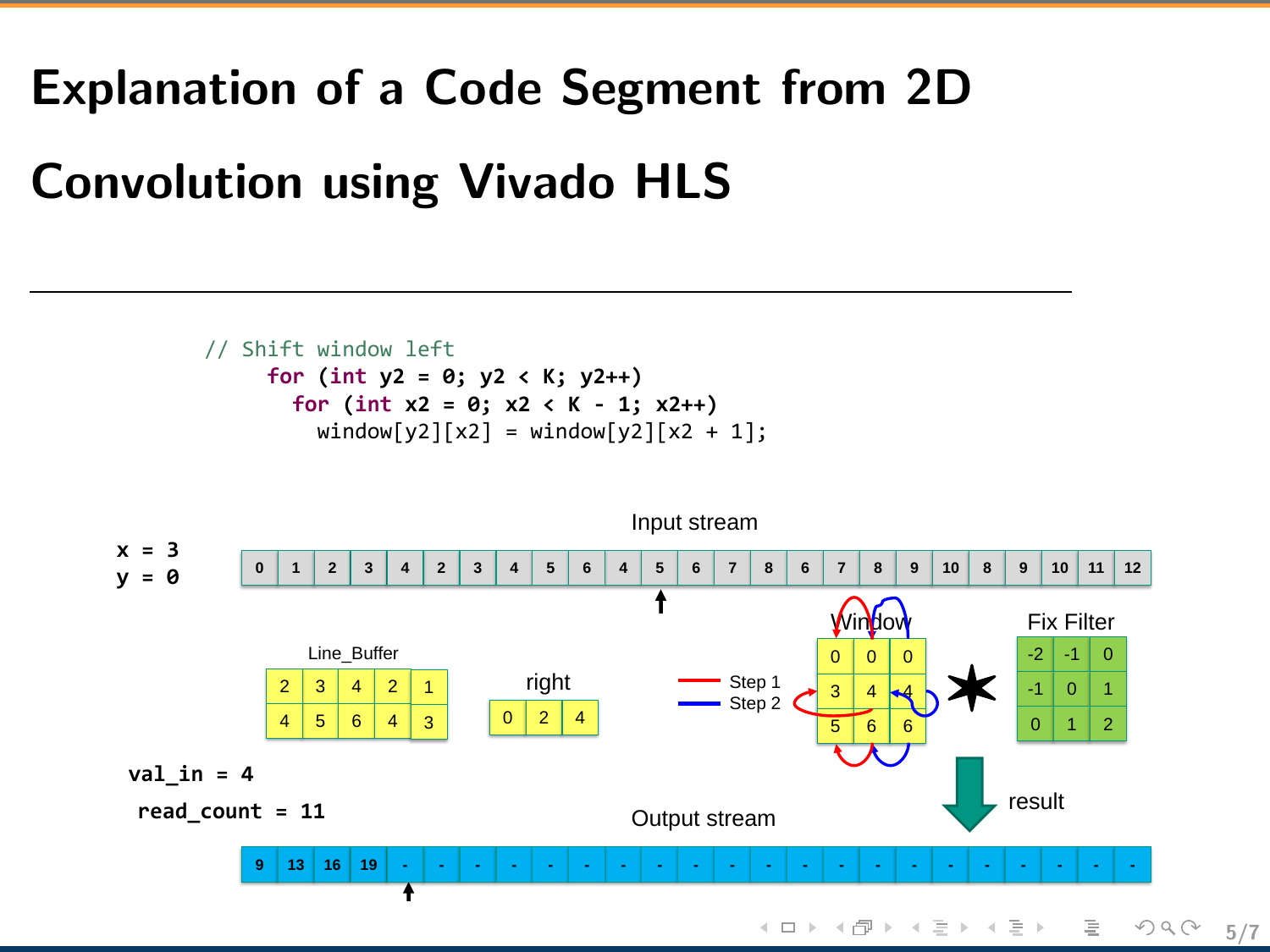### **Overview**

<span id="page-5-0"></span>

| F18 | S <sub>19</sub> | F19 | <b>S20</b> | F <sub>20</sub> | S <sub>21</sub> |
|-----|-----------------|-----|------------|-----------------|-----------------|
|     |                 |     |            |                 |                 |
|     |                 |     |            |                 |                 |
|     |                 | √   |            |                 |                 |
|     |                 |     |            |                 |                 |
|     |                 |     |            |                 |                 |
|     |                 |     |            |                 |                 |
|     |                 |     |            |                 |                 |

 $A\Box B\rightarrow A\Box B\rightarrow A\Xi B\rightarrow A\Xi B\rightarrow A\Xi B\rightarrow A\Box B\rightarrow A\Box B\rightarrow A\Box B\rightarrow A\Box B\rightarrow A\Box B\rightarrow A\Box B\rightarrow A\Box B\rightarrow A\Box B\rightarrow A\Box B\rightarrow A\Box B\rightarrow A\Box B\rightarrow A\Box B\rightarrow A\Box B\rightarrow A\Box B\rightarrow A\Box B\rightarrow A\Box B\rightarrow A\Box B\rightarrow A\Box B\rightarrow A\Box B\rightarrow A\Box B\rightarrow A\Box B\rightarrow A\Box B\rightarrow A\Box B\rightarrow A\Box B\rightarrow A\Box B\rightarrow A\Box B\rightarrow A\Box B\rightarrow A\Box B\rightarrow A\Box B\rightarrow A\Box B\rightarrow A\Box B\rightarrow A\Box B$